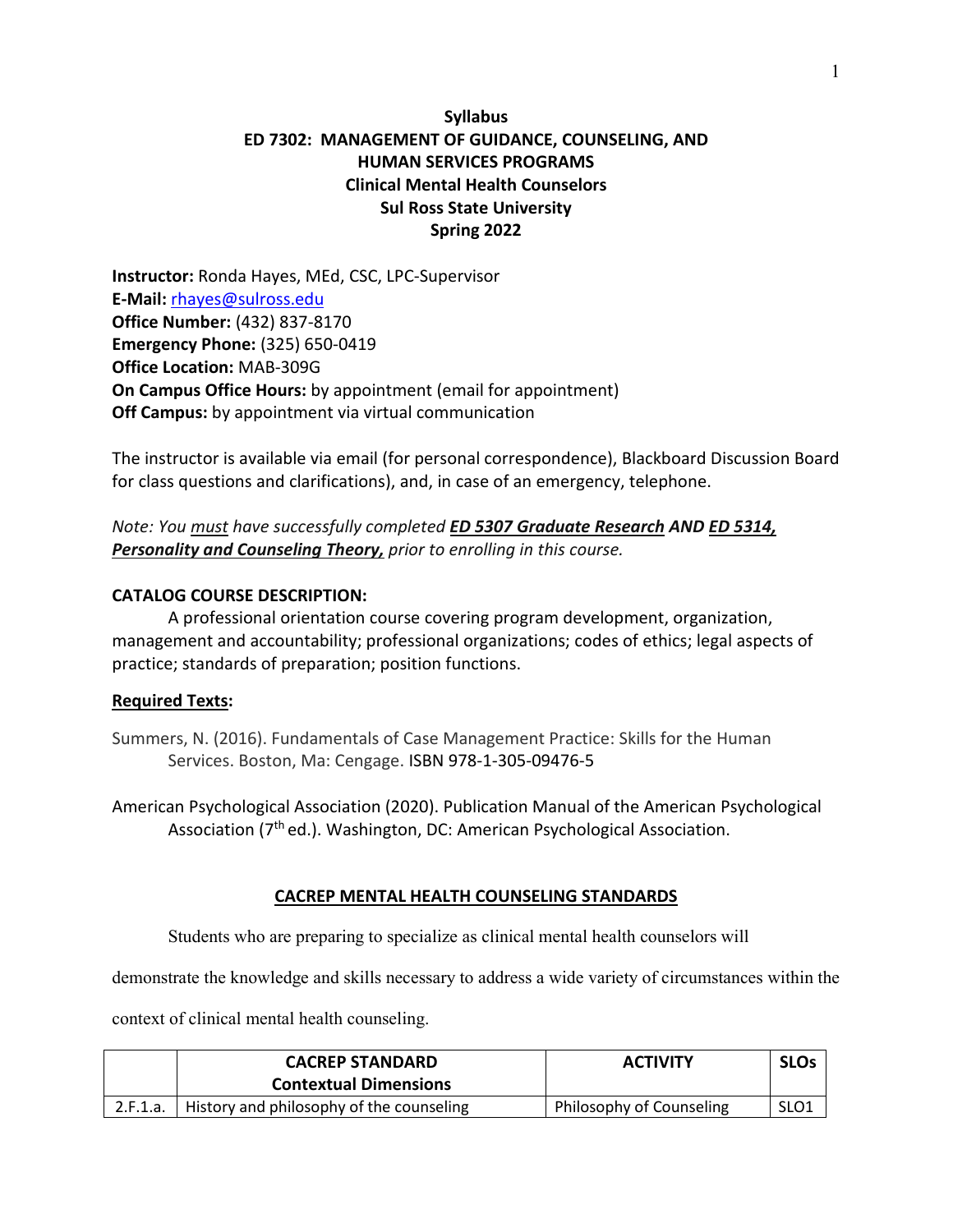|          | <b>CACREP STANDARD</b>                                                                             | <b>ACTIVITY</b>                                       | <b>SLOs</b>      |
|----------|----------------------------------------------------------------------------------------------------|-------------------------------------------------------|------------------|
|          | <b>Contextual Dimensions</b>                                                                       |                                                       |                  |
|          | profession and it's specialty areas                                                                | Assignment                                            | SLO <sub>2</sub> |
| 2.F.1.b. | The multiple professional roles and functions of                                                   | Program Personnel Job                                 | SLO <sub>1</sub> |
|          | counselors across specialty areas, and their                                                       | <b>Descriptions Assignment</b>                        | SLO <sub>2</sub> |
|          | relationships with human service and integrated                                                    |                                                       | SLO <sub>3</sub> |
|          | behavioral health care systems, including                                                          |                                                       |                  |
|          | interagency and inter-organizational collaboration                                                 |                                                       |                  |
|          | and consultation                                                                                   |                                                       |                  |
| 2.F.1.c. | The counselors' roles and responsibilities as                                                      | Program Personnel Job                                 | SLO1             |
|          | members of interdisciplinary community outreach                                                    | <b>Descriptions Assignment</b>                        | SLO <sub>2</sub> |
|          | and emergency management response teams                                                            |                                                       | SLO <sub>3</sub> |
| 2.F.1.e. | Advocacy processes needed to address                                                               | <b>Community Needs</b>                                | SLO <sub>1</sub> |
|          | institutional and social barriers that impede                                                      | Assessment Assignment                                 | SLO <sub>2</sub> |
|          | access, equity, and success for clients                                                            | Demographics Assignment<br>Discussion of the APA Code | SLO <sub>3</sub> |
| 2.F.1.i. | Ethical standards of professional counseling                                                       | of Ethics and the Texas Code                          | SLO <sub>1</sub> |
|          | organizations and credentialing bodies, and<br>applications of ethical and legal considerations in | of Ethics for LPCs                                    |                  |
|          | professional counseling                                                                            | Discussion of Professional                            |                  |
|          |                                                                                                    | Organizations                                         |                  |
| 5.C.2.a. | roles and settings of clinical mental health                                                       | <b>Textbook</b>                                       | SLO <sub>1</sub> |
|          | counselors                                                                                         | Chapter 6                                             | SLO <sub>2</sub> |
|          |                                                                                                    | <b>Discussion Board</b>                               | SLO <sub>3</sub> |
| 5.C.2.c. | mental health service delivery modalities within                                                   | Textbook                                              | SLO1             |
|          | the continuum of care, such as inpatient,                                                          | Chapters 2, 6                                         | SLO <sub>2</sub> |
|          | outpatient, partial treatment and aftercare, and                                                   | <b>Discussion Board</b>                               | SLO <sub>3</sub> |
|          | the mental health counseling services networks                                                     | Needs Assessment and                                  |                  |
|          |                                                                                                    | Demographics Assignments                              |                  |
| 5.C.2.i. | legislation and government policy relevant to                                                      | <b>Texas Administrative Code</b>                      | SLO <sub>3</sub> |
|          | clinical mental health counseling                                                                  | <b>Discussion Board</b>                               |                  |
| 5.C.2.j. | cultural factors relevant to clinical mental                                                       | <b>Textbook</b>                                       | SLO <sub>1</sub> |
|          | health counseling                                                                                  | Chapter 2                                             |                  |
|          |                                                                                                    | <b>Needs Assessment</b>                               |                  |
|          |                                                                                                    | Demographics                                          |                  |
| 5.C.2.k. | professional organizations, preparation                                                            | <b>Discussion Board</b>                               | SLO <sub>3</sub> |
|          | standards, and credentials relevant to the                                                         |                                                       |                  |
|          | practice of clinical mental health counseling                                                      |                                                       |                  |
| 5.C.2.l. | legal and ethical considerations specific to                                                       | <b>APA Code of Ethics</b>                             | SLO <sub>3</sub> |
|          | clinical mental health counseling                                                                  | Texas Code of Ethics for                              |                  |
|          |                                                                                                    | <b>LPCs Discussion</b>                                |                  |
| 5.C.3.d. | strategies for interfacing with integrated                                                         | <b>Textbook</b>                                       | SLO <sub>3</sub> |
|          | behavioral health care professionals                                                               | Chapters 2, 6                                         |                  |
|          |                                                                                                    | Program Development                                   |                  |
| 5.C.3.e. | strategies to advocate for persons with mental                                                     | <b>Textbook</b>                                       | SLO1             |
|          | health issues                                                                                      | Chapter 2, 3, 4,                                      | SLO <sub>2</sub> |
|          |                                                                                                    | <b>Discussion Board</b>                               | SLO <sub>3</sub> |
|          |                                                                                                    | Program Development                                   |                  |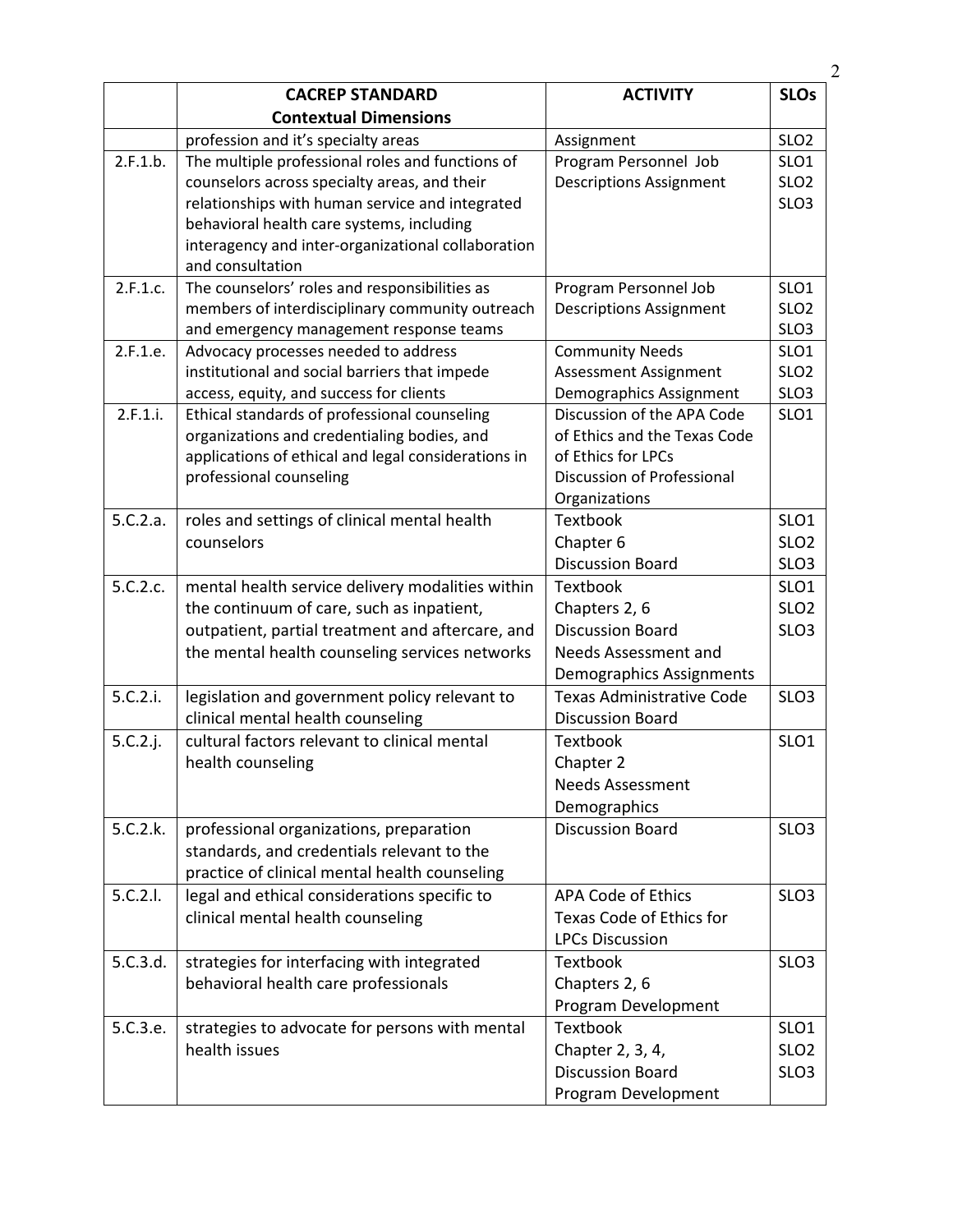#### **Student Learning Outcome:**

The student will be able to:

- 1. Demonstrate their ability to apply within guidance and counseling, their knowledge of human development, diversity, and factors that affect client's ability to achieve their potential.
- 2. Demonstrate their ability to plan, implement, and evaluate a developmental counseling program, this program will incorporate assessment, as well as individual and group counseling services utilizing appropriate theoretical frameworks, techniques, and interventions to address personal, interpersonal/social, and educational needs.
- 3. Demonstrate the ability to communicate and collaborate effectively with others in diverse settings, including the community in order to facilitate client success, and will demonstrate the ability to apply ethical, legal, and professional standards.

#### **Course Objectives**:

The student will be able to:

- 1. Write a comprehensive and developmental counseling program for a human services agency.
- 2. Demonstrate knowledge of the components of a developmental counseling program.
- 3. Demonstrate an understanding of professional organizations and codes of ethical practice.
- 4. Apply appropriate standards of preparation in the implementation and management of a counseling program while reflecting the requirements of the position.
- 5. Demonstrate an understanding of designing, implementing, and evaluating developmentally appropriate guidance instruction for individuals at various stages of development.
- 6. Apply knowledge of procedures for developing a counseling curriculum (e.g., establishing learning goals and objectives, indicators of competence, expected results, and evaluative criteria).
- 7. Demonstrate how to help individuals develop age-appropriate knowledge and skills in the areas of self-confidence, motivation to achieve, decision-making and problem-solving, interpersonal effectiveness, communication, cross-cultural effectiveness, and responsible behavior.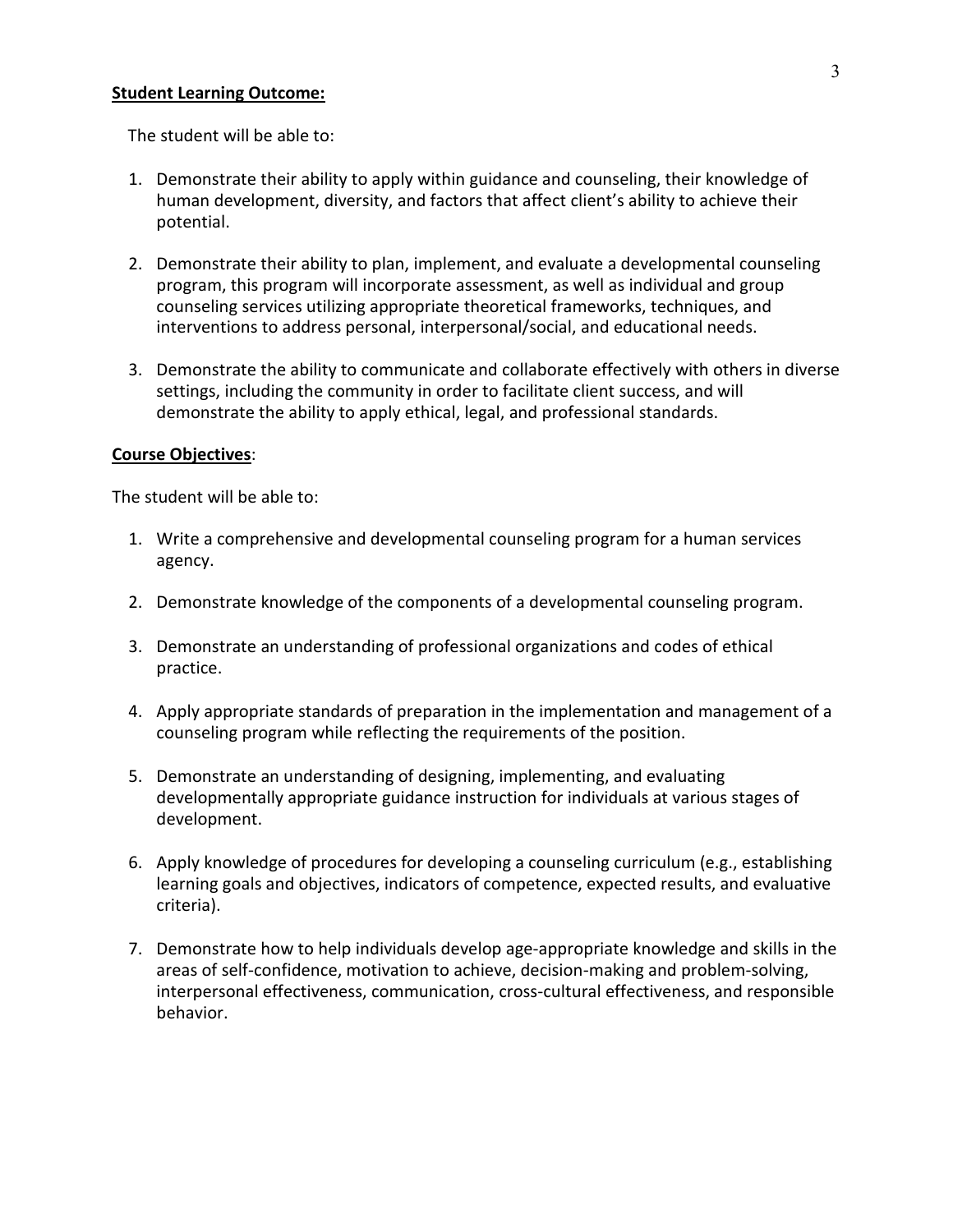#### **Counselor Education Marketable Skills**

- 1. Graduates will demonstrate oral and written communication skills to apply in careers related to mental and behavioral health including school counseling.
- 2. Graduates will demonstrate knowledge of ethics, social justice issues, and multicultural concerns to apply in careers related to mental and behavioral health including school counseling.
- 3. Graduates will demonstrate knowledge of human growth development throughout the lifespan to apply in careers related to mental and behavioral health including school counseling.

#### **Course Requirements:**

**Participation:** Since ED 7302 is an online course, participation will be evaluated in Blackboard online discussions. It is the student's responsibility to check the Discussion Board and Sul Ross email *DAILY* for the duration of the course.

In order for you to remain enrolled in ED 7302, you must reply to the Blackboard Discussion Board "Online Participation Policy" forum by the deadline posted on the Due Dates listing contained in this syllabus. It is policy at Sul Ross State University that if a student is enrolled in an online course and fails to stay active for a period of 3 weeks, fails to submit assignments, and/or does not reply to emails from the instructor, he/she will receive a final grade of "F."

You may access the "Online Participation Policy" forum by entering Blackboard, then selecting Discussion Board. Please follow the directions regarding your required response.

## **SAFE ASSIGN:**

The Safe Assignment Tool is an advanced plagiarism prevention system deeply integrated with the Blackboard Learning Management System. SafeAssignment compares student papers submitted to Blackboard against an enormous wide range of sources and provides instructors with detailed Originality Reports. Because of SafeAssignment's flexibility, this product is an effective plagiarism prevention system that helps instructors to raise student awareness about plagiarism and to educate students about the ways to avoid plagiarism. You can check your similarity report and make corrections if needed. With your similarity report, you will note highlighted areas that have similarity noted between your paper and another source. You will click on the tab within the colored square to see the percentage of the similarity. Percentages above 20% must be corrected. It does not matter if the source that is being noted for similarity is not the same source that you used. The system is telling you what you have written is too similar to another source and you need to make corrections. You may need to change up some of the wording or order of information to make it your information. More than three or four words in a row that are identical to the originating author can be detected. You can submit your paper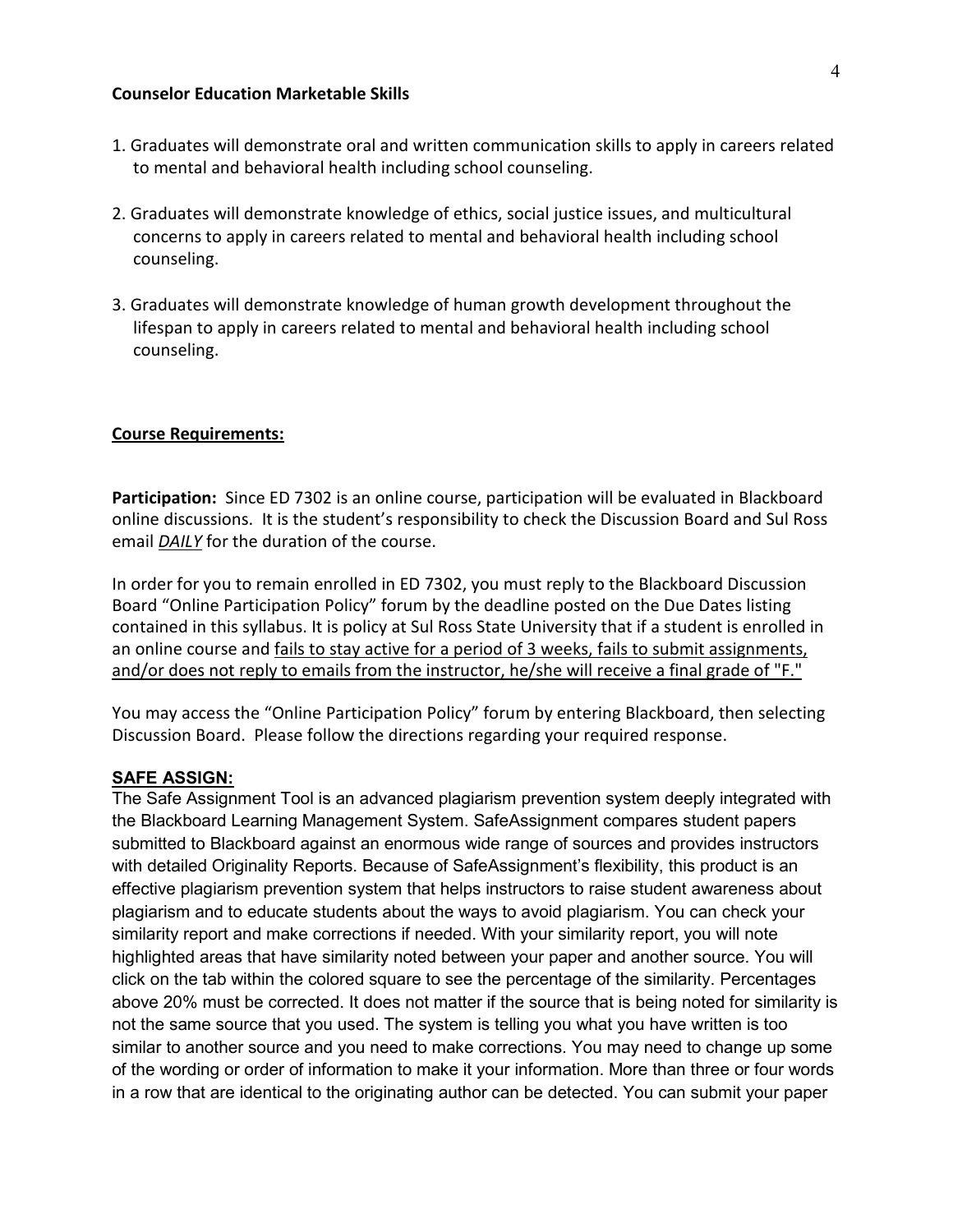as many times as you would like. This system is designed to assist students with increasing awareness of plagiarism. Typically, plagiarism is an accidental occurrence and occurs when students do not realize their writing is overly similar to another source.

### **Academic Integrity:**

Students in this class are required to demonstrate scholarly behavior and academic honesty in the use of intellectual property. A scholar is expected to be timely, prepared, and focused. Meaningful, respectful, and pertinent online participation is also expected.

Examples of academic dishonesty include but are not limited to: submitting work as original that was used in whole or part for another course and/or professor; turning in another person's work as one's own; copying from professional works or internet sites without citation.

## **SRSU Disability Services:**

The University is committed to equal access in compliance with the Americans with Disabilities Act of 1990 (ADA) and Section 504 of the Rehabilitation Act of 1973. The Disability Services Coordinator in Counseling and Student Support Services has the responsibility to ensure students with disabilities the opportunity for full participation in programs, services, and activities. Students seeking disability services need to contact the Disability Services Coordinator, Mary Scwartze Grisham, located in Ferguson Hall, room 112. The mailing address is P.O. Box C-171, Sul Ross State University, Alpine, TX 79832. Telephone: 432-837-8203; Fax: 432-837-8724.

## **Technological Assistance:**

Students, refer to the information posted on the main Blackboard login page for information regarding Blackboard Support Staff assistance with technological difficulties. The Help Desk is also available to students 24 hours a day, 7 days a week and may be accessed by phoning 888- 691-5071.

# **Helpful Resources:**

American Counseling Association (with many specialized branches) Texas Counseling Association Texas State Board of Examiners of Professional Counselors Texas Administrative Code American Psychological Association ERIC, PsycINFO, other social science research databases Texas Health and Human Services Agency Texas Rehabilitation Commission CPS/Texas Department of Family and Protective Services Governor's Job Bank (state agencies listed on this link) College for Texans

# **GRADING:**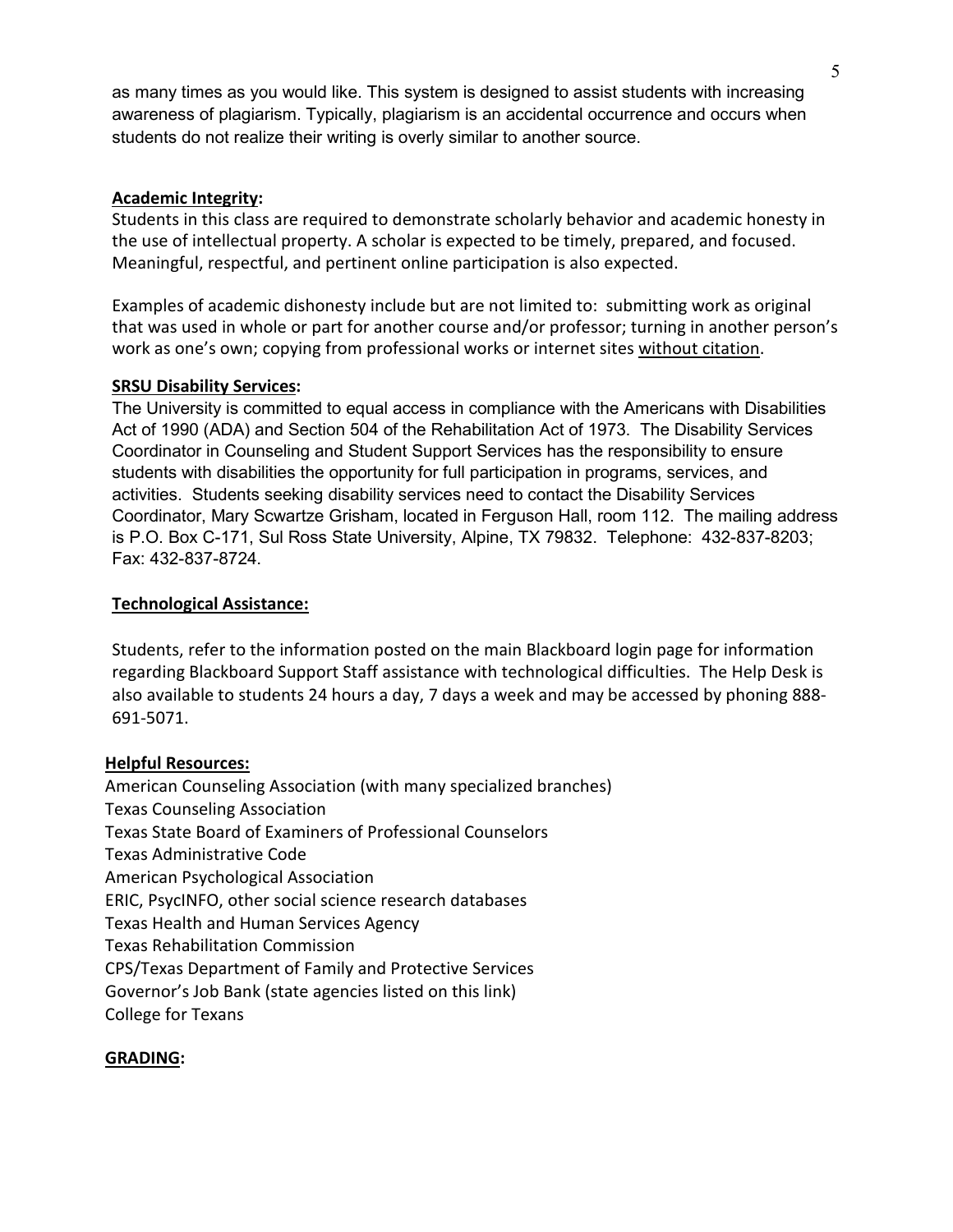Note: Grades are earned based on the quality of the work completed. **Assignments submitted after due dates will receive no credit.** Grades of **Incomplete (I)** are not given in the Professional Studies Division of Sul Ross State University *except* in the *most extreme* situations. A grade of "A" will not be given in this course unless the student's writing reflects graduate level quality and the written career program is superior. A grade of C or below will not be accepted and the student must retake the course.

**FINAL GRADING: A=100-91% B=90-81% C=80-71% F=70-0%**

50%- **Exercises, Activities** 25%- **Discussion** 25%- **Quizzes**

**LATE ASSIGNMENTS WILL NOT BE ACCEPTED**.

Assignments will be adjusted as needed by the professor.

# *Due Dates for Assignments for ED 7302 Clinical Mental Health*

*Read the assigned chapters and complete the assignments PRIOR to the deadline. The deadline is midnight Central Standard Time (CST) on the due date. Assignments submitted after the deadline will receive no credit. You may work ahead. I recommend that you never wait until the due date in order to submit a quiz or an assignment as technology has a way of causing the most trouble when you need it the most.* 

**Introduce yourself and sign the online participation policy – Due January 13**

**Each Chapter will take between two and three hours to complete, plan accordingly.**

*Students, I recommend that you never wait until the due date to submit a quiz or an assignment as technology has a way of causing the most trouble when you need it the most. Quizzes will not be reopened.*

#### **Module One – Due January 16**

Section 1: Foundations for Best Practices in Case Management

Chapter 1

- Why am I here? Activity
- Read the Chapter: Case Management: Definitions and Responsibilities
- Quiz: Did I get it?
- Complete all activities
- What does this mean to me? Reflection Activity Discussion Board

### **Module Two – Due January 23**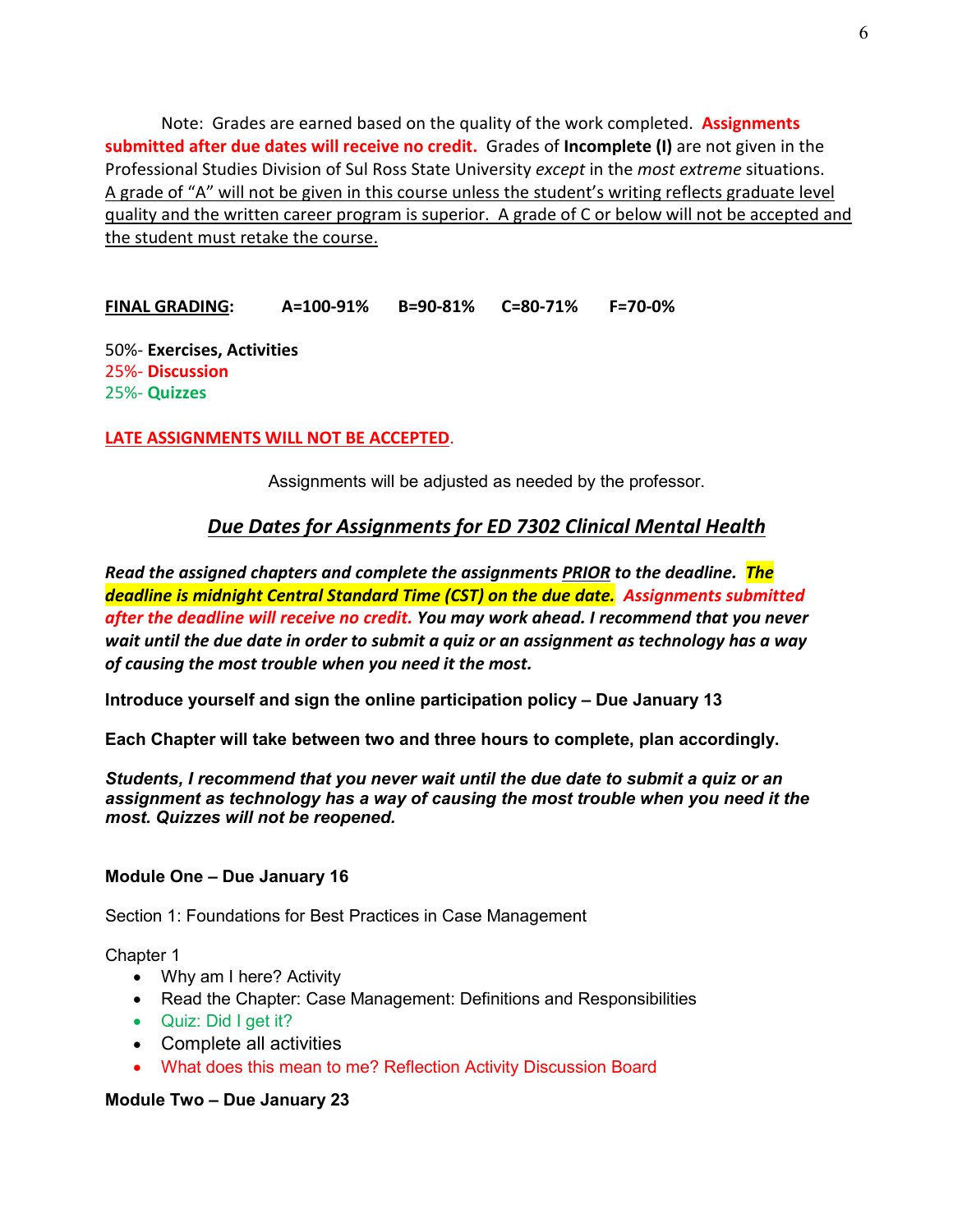- Why am I here? Activity
- Read the Chapter: Ethics and Other responsibilities for Human Service Workers
- Quiz: Did I get it?
- Complete all activities
- What does this mean to me? Reflection Activity Discussion Board

## Chapter 3

- Why am I here? Activity
- Read the Chapter: Applying the Ecological Model: A Theoretical Foundation for Human **Services**
- Quiz: Did I get it?
- Complete all activities
- What does this mean to me? Reflection Activity Discussion Board

### **Module Three – Due January 30**

Section 2: Useful Clarifications and Attitudes

Chapter 4

- Why am I here? Activity
- Read the Chapter: Cultural Competence
- Quiz: Did I get it?
- Complete all activities
- What does this mean to me? Reflection Activity Discussion Board

### Chapter 5

- Why am I here? Activity
- Read the Chapter: Attitudes and Boundaries
- Quiz: Did I get it?
- Complete all activities
- What does this mean to me? Reflection Activity Discussion Board

### **Module Four – Due February 6**

Chapter 6

- Why am I here? Polling Activity
- Read the Chapter: Clarifying Who Owns the Problem
- Quiz: Did I get it?
- Complete all activities
- What does this mean to me? Reflection Activity Discussion Board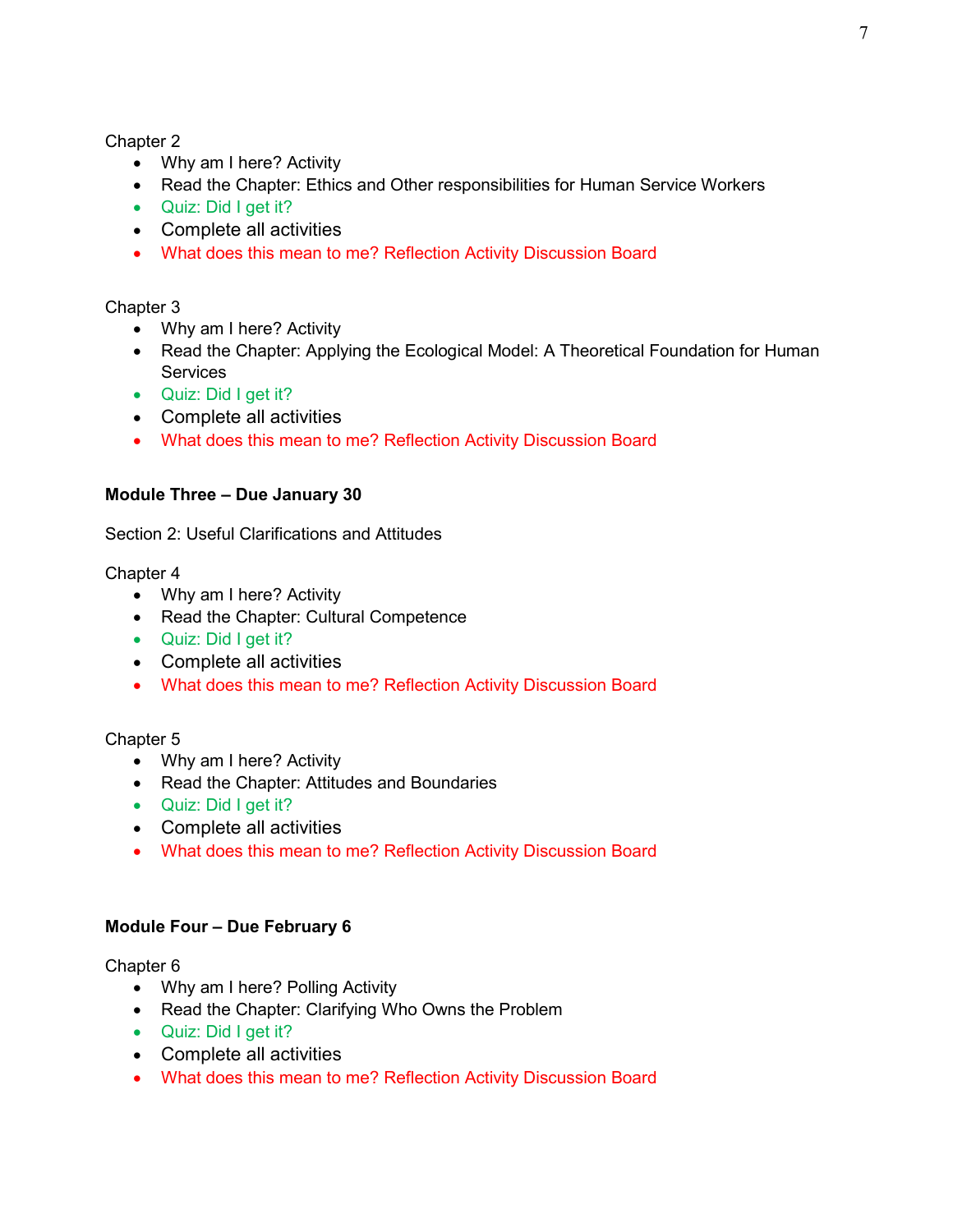## **Module Five – Due February 13**

Sections 3: Effective Communication

Chapter 7

- Why am I here? Activity
- Read the Chapter: Identifying Good Responses and Poor Responses
- Quiz: Did I get it?
- Complete all activities
- What does this mean to me? Reflection Activity Discussion Board

#### Chapter 8

- Why am I here? Activity
- Read the Chapter: Listening and Responding
- Quiz: Did I get it?
- Complete all activities
- What does this mean to me? Reflection Activity Discussion Board

### **Module 6 – Due February 20**

Chapter 9

- Why am I here? Activity
- Read the Chapter: Asking Questions
- Quiz: Did I get it?
- Complete all activities
- What does this mean to me? Reflection Activity Discussion Board

### Chapter 10

- Why am I here? Activity
- Read the Chapter: Bringing Up Difficult Issues
- Quiz: Did I get it?
- Complete all activities
- What does this mean to me? Reflection Activity Discussion Board

#### **Module 7 – Due February 27**

### Chapter 11

- Why am I here? Activity
- Read the Chapter: Addressing and Disarming Anger
- Quiz: Did I get it?
- Complete all activities
- What does this mean to me? Reflection Activity Discussion Board

#### **Module 8 – Due March 6**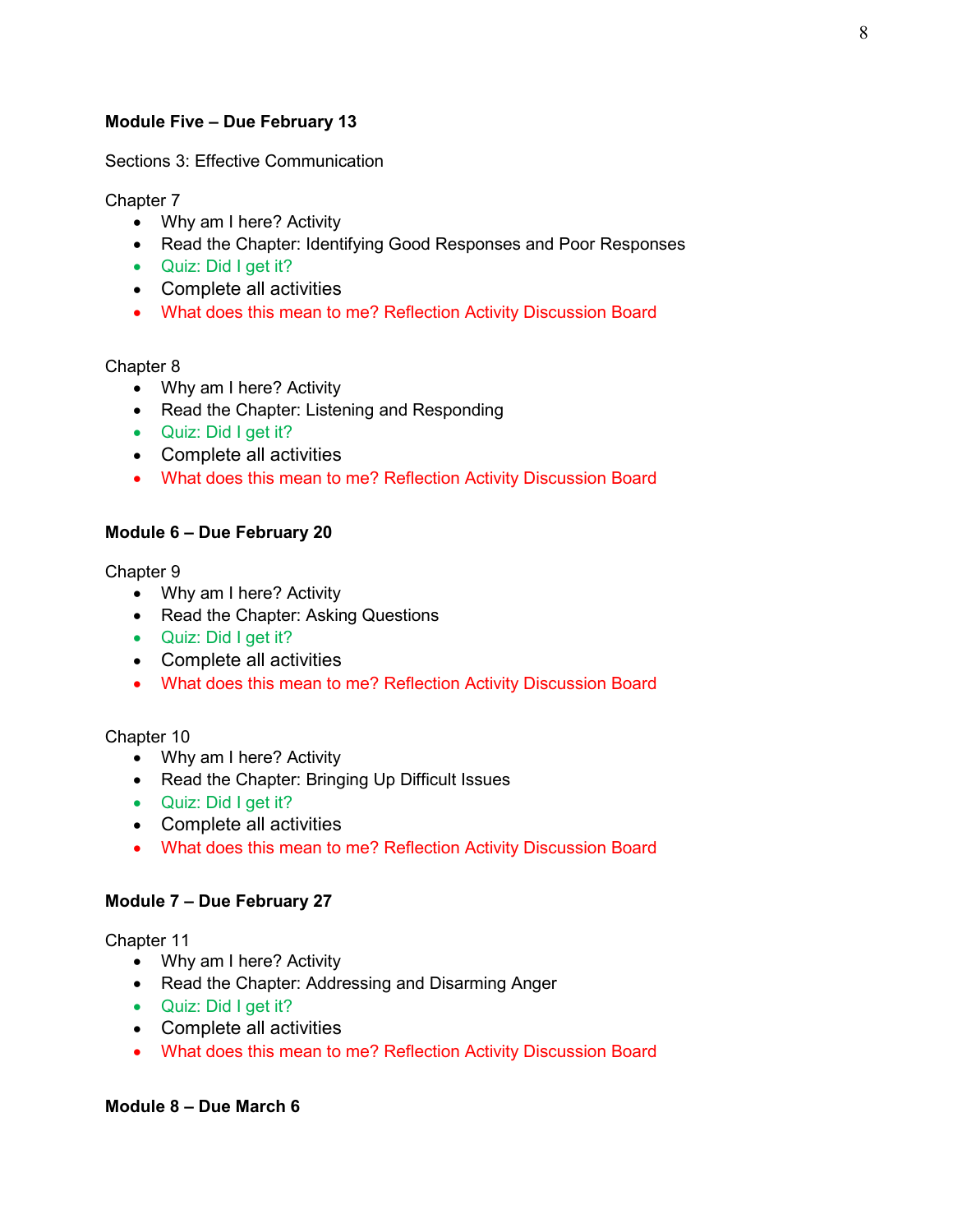- Why am I here? Activity
- Read the Chapter: Collaborating with People for Change
- Quiz: Did I get it?
- Complete all activities
- What does this mean to me? Reflection Activity Discussion Board

Chapter 13

• Omit

# **Module 9 – Due March 13**

### **Section 4: Meeting Clients and Assessing their Strengths and Needs**

Chapter 14

- Why am I here? Activity
- Read the Chapter: Documenting Initial Inquires
- Quiz: Did I get it?
- Complete all activities
- What does this mean to me? Reflection Activity Discussion Board

Chapter 15

- Why am I here? Activity
- Read the Chapter: The First interview
- Quiz: Did I get it?
- Complete all activities
- What does this mean to me? Reflection Activity Discussion Board

### **Module 10 – Due March 20**

Chapter 16

- Why am I here? Activity
- Read the Chapter: Social Histories and Assessment Forms
- Quiz: Did I get it?
- Complete all activities
- •
- What does this mean to me? Reflection Activity Discussion Board

## **Module 11 – Due March 27**

Chapter 17

- Why am I here? Activity
- Read the Chapter: Using the DSM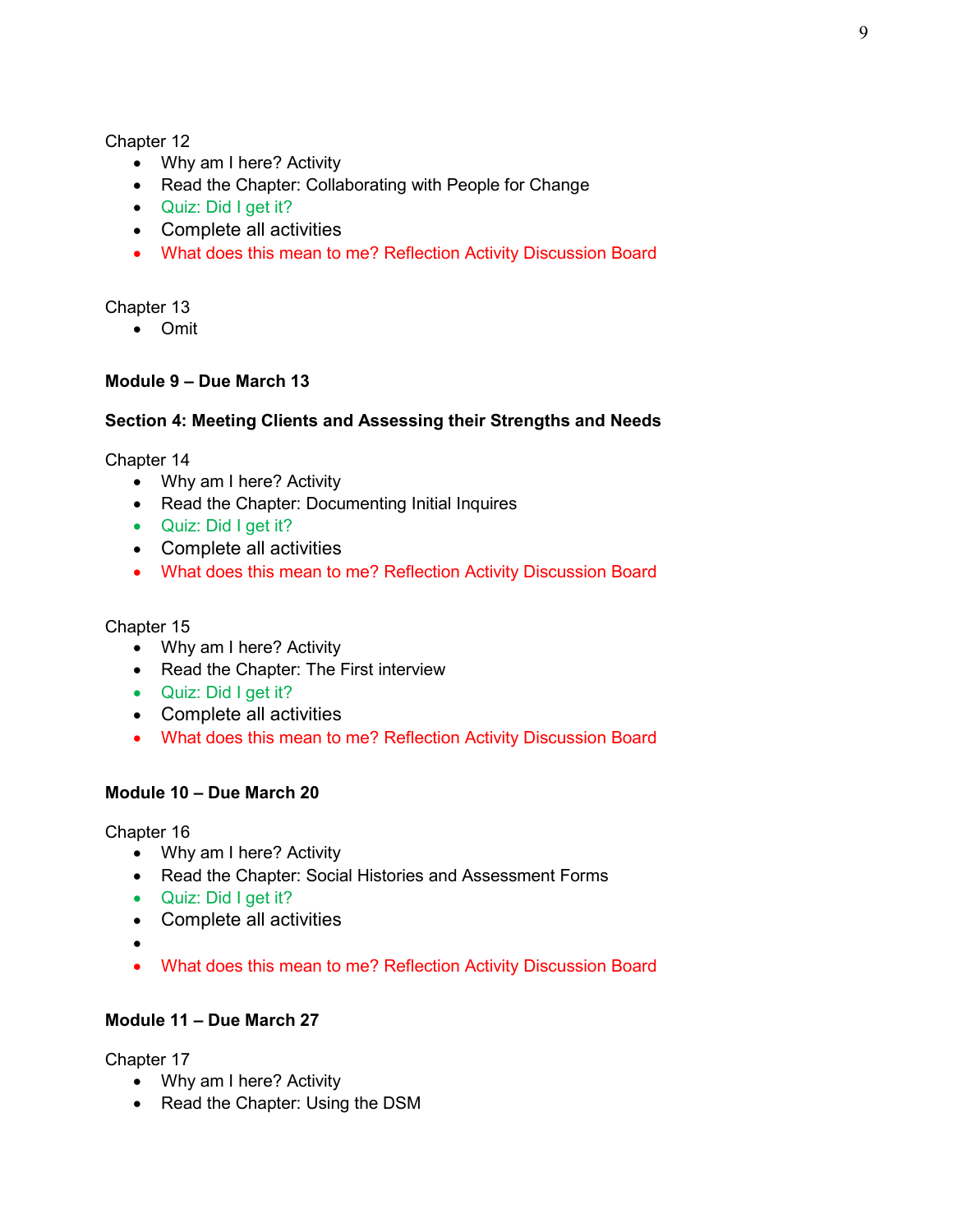- Quiz: Did I get it?
- Complete all activities
- What does this mean to me? Reflection Activity Discussion Board

- Why am I here? Activity
- Read the Chapter: The Mental Status Examination
- Quiz: Did I get it?
- Complete all activities
- What does this mean to me? Reflection Activity Discussion Board

**March 31 –** last day to apply for August or December graduation without a late fee **March 31**– last day to drop with a grade of 'W'

### **Module 12 – Due April 3**

Chapter 19

- Why am I here? Activity
- Read the Chapter: Receiving and releasing Information
- Quiz: Did I get it?
- Complete all activities
- What does this mean to me? Reflection Activity Discussion Board

### **Section 5: Developing a Plan with the Client**

Chapter 20

- Why am I here? Activity
- Read the Chapter: Developing a Service Plan at the Case Management Unit
- Quiz: Did I get it?
- Complete all activities
- What does this mean to me? Reflection Activity Discussion Board

### **Module 13 – Due April 10**

Chapter 21

- Why am I here? Activity
- Read the Chapter: Preparing for a Service Planning Conference or Disposition Planning Meeting
- Quiz: Did I get it?
- Complete all activities
- What does this mean to me? Reflection Activity Discussion Board

### **Module 14 – Due April 17**

Chapter 22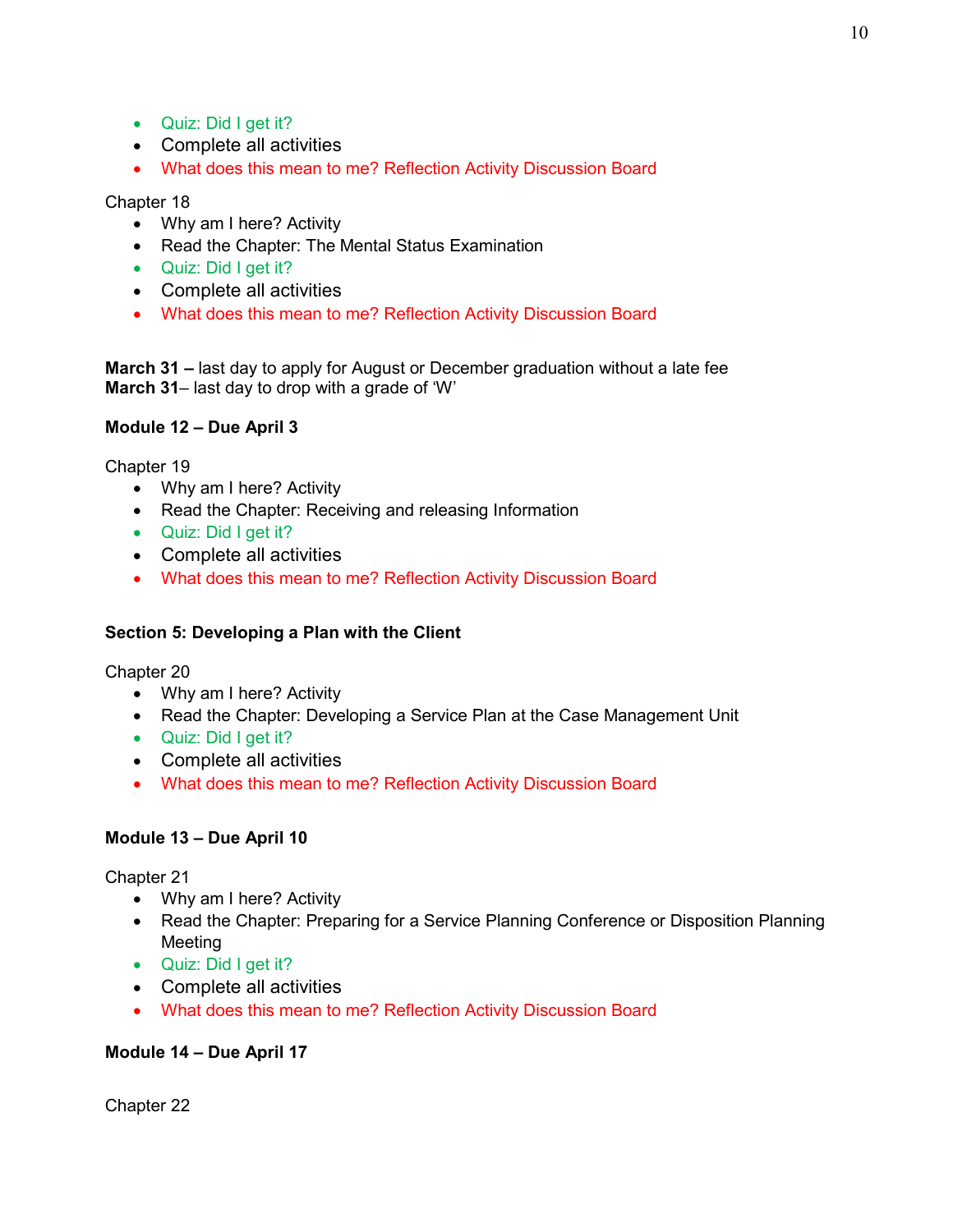- Why am I here? Activity
- Read the Chapter: Documentation and Recording
- Quiz: Did I get it?
- Complete all activities
- What does this mean to me? Reflection Activity Discussion Board

- Why am I here? Activity
- Read the Chapter: Monitoring Services or Treatment
- Quiz: Did I get it?
- Complete all activities
- What does this mean to me? Reflection Activity Discussion Board

# **Module 15 – Due April 24**

## **Section 6: Monitoring Services and Following the Client**

Chapter 24

- Why am I here? Activity
- Read the Chapter: Developing Goals and Objectives at the Provider Agency
- Quiz: Did I get it?
- Complete all activities
- What does this mean to me? Reflection Activity Discussion Board

# Chapter 25

- Why am I here? Activity
- Read the Chapter: Developing Goals and Objectives at the Provider Agency
- Quiz: Did I get it?
- Complete all activities
- What does this mean to me? Reflection Activity Discussion Board

# **Module 16 – April 30**

# Chapter 26

- Why am I here? Activity
- Read the Chapter: Terminating the Case
- Quiz: Did I get it?
- Complete all activities
- What does this mean to me? Reflection Activity Discussion Board

# **May 7** – Graduation

After reading the syllabus completely, email Professor Hayes before January 3 for an opportunity to turn in one late assignment.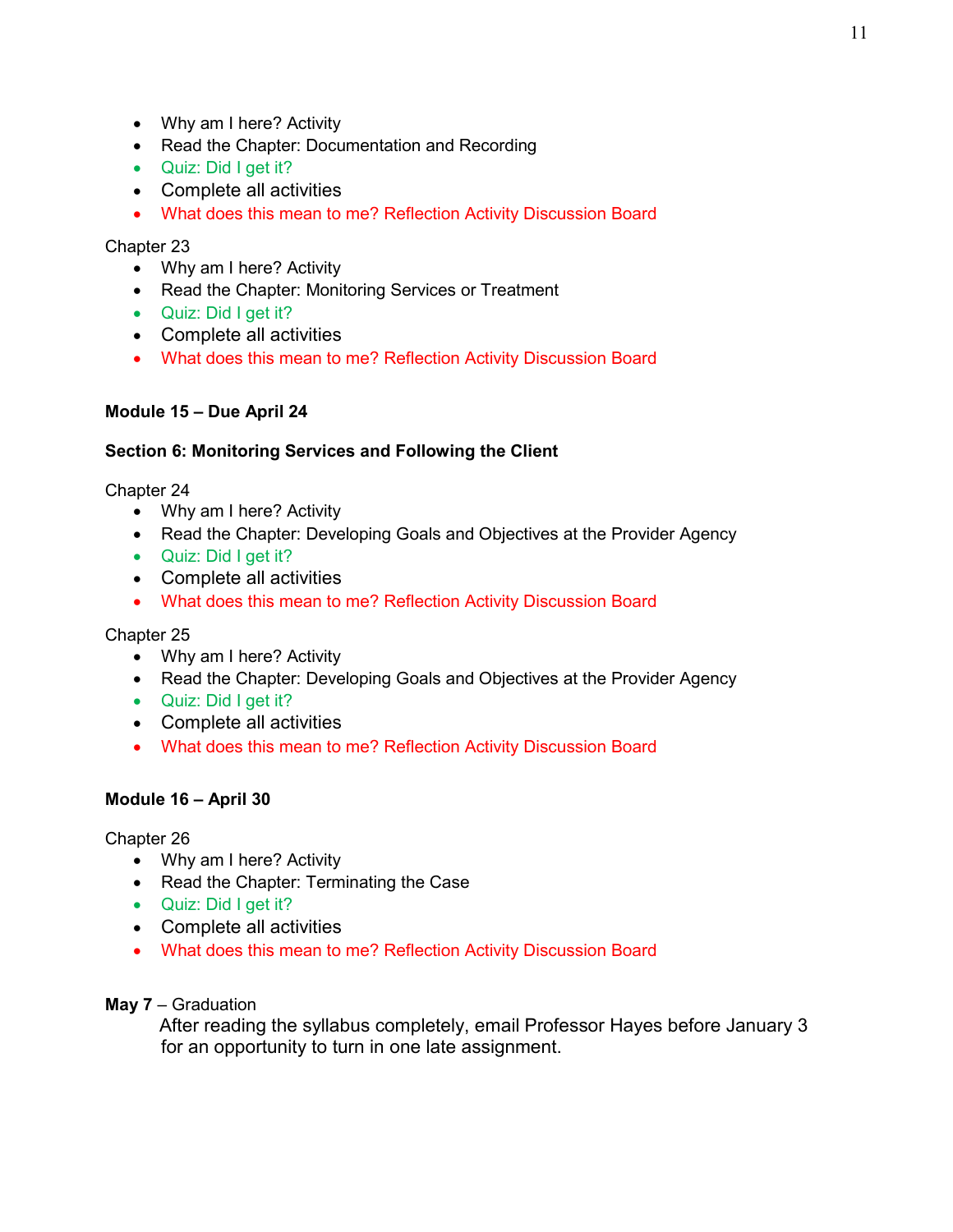#### **ED 7302 Rubric to Rate Discussion Posts and Papers**

Student Name: \_\_\_\_\_\_\_\_\_\_\_\_\_\_\_\_\_\_\_\_\_\_\_\_\_\_\_\_\_\_\_\_\_\_\_\_\_\_\_\_\_\_\_\_\_\_\_ Date: \_\_\_\_\_\_\_\_\_\_\_\_\_\_\_\_

Topic:\_\_\_\_\_\_\_\_\_\_\_\_\_\_\_\_\_\_\_\_\_\_\_\_\_\_\_\_\_\_\_\_\_\_\_\_\_\_\_\_\_\_\_\_\_\_\_\_\_\_\_\_\_\_\_\_\_\_\_\_\_\_\_\_\_\_\_\_\_\_\_\_\_\_\_\_\_\_\_\_

| Sub-skill           | <b>Beginning</b> | <b>Basic</b>             | <b>Proficient</b> | <b>Advanced</b> | <b>Exceptional</b> | <b>Score</b> |
|---------------------|------------------|--------------------------|-------------------|-----------------|--------------------|--------------|
|                     | 1                | $\overline{\phantom{a}}$ | 3                 | 4               |                    |              |
| Integration of      | The paper did    | The paper                | The paper         | The paper       | The paper very     |              |
| Knowledge           | not incorporate  | somewhat                 | incorporated      | effectively     | effectively        |              |
|                     | knowledge        | incorporated             | knowledge         | incorporated    | incorporated       |              |
|                     | from the         | knowledge                | from the          | knowledge       | knowledge          |              |
|                     | literature or    | from the                 | literature in     | from the        | from the           |              |
|                     | class in         | literature in            | relevant and      | literature in   | literature in      |              |
|                     | relevant and     | relevant and             | meaningful        | relevant and    | relevant and       |              |
|                     | meaningful       | meaningful               | ways              | meaningful      | meaningful         |              |
|                     | ways             | ways                     |                   | ways            | ways               |              |
| Organization        | The paper        | The paper                | The paper         | The paper       | The paper          |              |
| and                 | lacked topic     | occasionally             | consistently      | consistently    | uniformly and      |              |
| <b>Presentation</b> | sentences,       | included                 | included topic    | and             | very effectively   |              |
|                     | transitions      | topic                    | sentences,        | effectively     | employed topic     |              |
|                     | from one topic   | sentences,               | transitions       | employed        | sentences,         |              |
|                     | to another,      | transitions              | from one topic    | topic           | transitions        |              |
|                     | relevant         | from one                 | to another,       | sentences,      | from one topic     |              |
|                     | connections      | topic to                 | relevant          | transitions     | to another,        |              |
|                     | among topics,    | another,                 | connections       | from one        | relevant           |              |
|                     | and a seamless   | relevant                 | among topics,     | topic to        | connections        |              |
|                     | flow             | connections              | and a             | another,        | among topics,      |              |
|                     |                  | among topics,            | seamless flow     | relevant        | and a seamless     |              |
|                     |                  | and a                    |                   | connections     | flow               |              |
|                     |                  | seamless flow            |                   | among topics,   |                    |              |
|                     |                  |                          |                   | and a           |                    |              |
|                     |                  |                          |                   | seamless flow   |                    |              |
| <b>Focus</b>        | The paper's      | The paper's              | The paper's       | The paper's     | The paper's        |              |
|                     | topic lacked     | topic had                | topic had         | topic had       | topic had very     |              |
|                     | focus and a      | occasional               | focus and         | effective       | effective focus    |              |
|                     | clear direction  | focus,                   | clarity of        | focus and       | and clarity of     |              |
|                     |                  | direction, and           | direction and     | clarity of      | direction and      |              |
|                     |                  | purpose                  | purpose           | direction and   | purpose            |              |
|                     |                  |                          |                   | purpose         |                    |              |
| Level of            | The paper        | The paper                | The paper         | The paper       | The paper very     |              |
| Coverage            | lacked depth,    | occasionally             | included          | effectively     | effectively        |              |
|                     | elaboration,     | included                 | depth,            | included        | included depth,    |              |
|                     | and relevant     | depth,                   | elaboration,      | depth,          | elaboration,       |              |